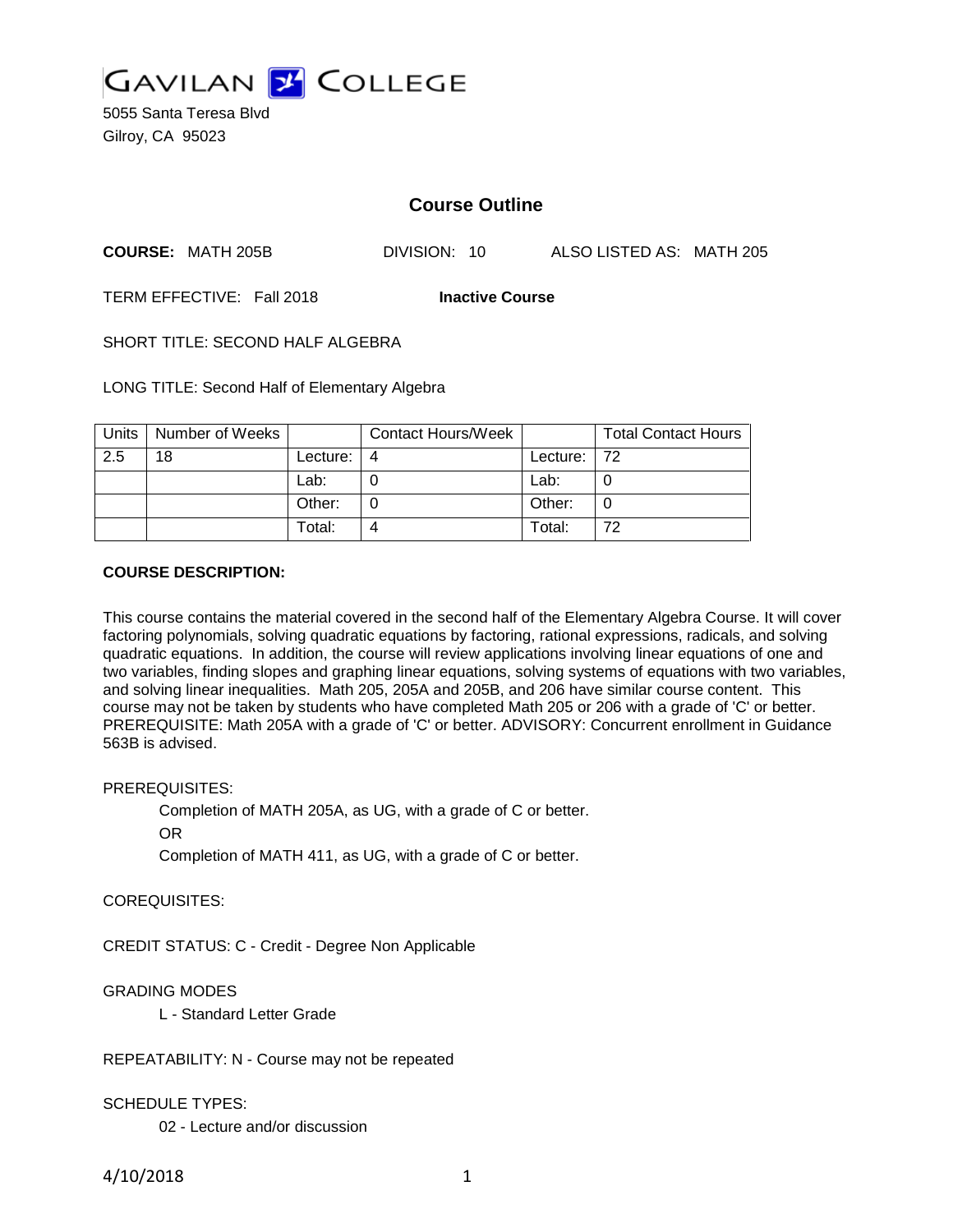## **STUDENT LEARNING OUTCOMES:**

1. Apply the laws of exponents to algebraic expressions. Measure: Homework, Quizzes, Exams  $ILO: 2$ 

2. Find the slope and equation of a line. Measure: Homework, Quizzes, Exams ILO: 2

3. Graph linear equations. Measure: Homework, Quizzes, Exams  $ILO: 2$ 

4. Solve systems of equations in two variables and their applications. Measure: Homework, Quizzes, Exams ILO: 2

5. Define a polynomial and perform the operations of addition, subtraction, multiplication, and division of polynomials.

Measure: Homework, Quizzes, Exams  $ILO: 2$ 

6. Factor polynomials and solve polynomial equations in one variable. Measure: Homework, Quizzes, Exams ILO: 2

7. Simplify and perform operations with rational expressions. Measure: Homework, Quizzes, Exams ILO: 2

8. Determine square roots, simplify radicals, and perform basic operations with radicals. Measure: Homework, Quizzes, Exams ILO: 2

9. Solve quadratic equations by using the quadratic formula Measure: Homework, Quizzes, Exams  $ILO: 2$ 

10. Solve applications of linear equations including geometric applications. Measure: Homework, Quizzes, Exams ILO: 2

CONTENT, STUDENT PERFORMANCE OBJECTIVES, OUT-OF-CLASS ASSIGNMENTS Inactive Course: 03/26/2018 As of Fall 2009, GAV GE B4 no longer applicable. Each week, students will be expected to read assigned text sections and complete assigned homework.

4/10/2018 2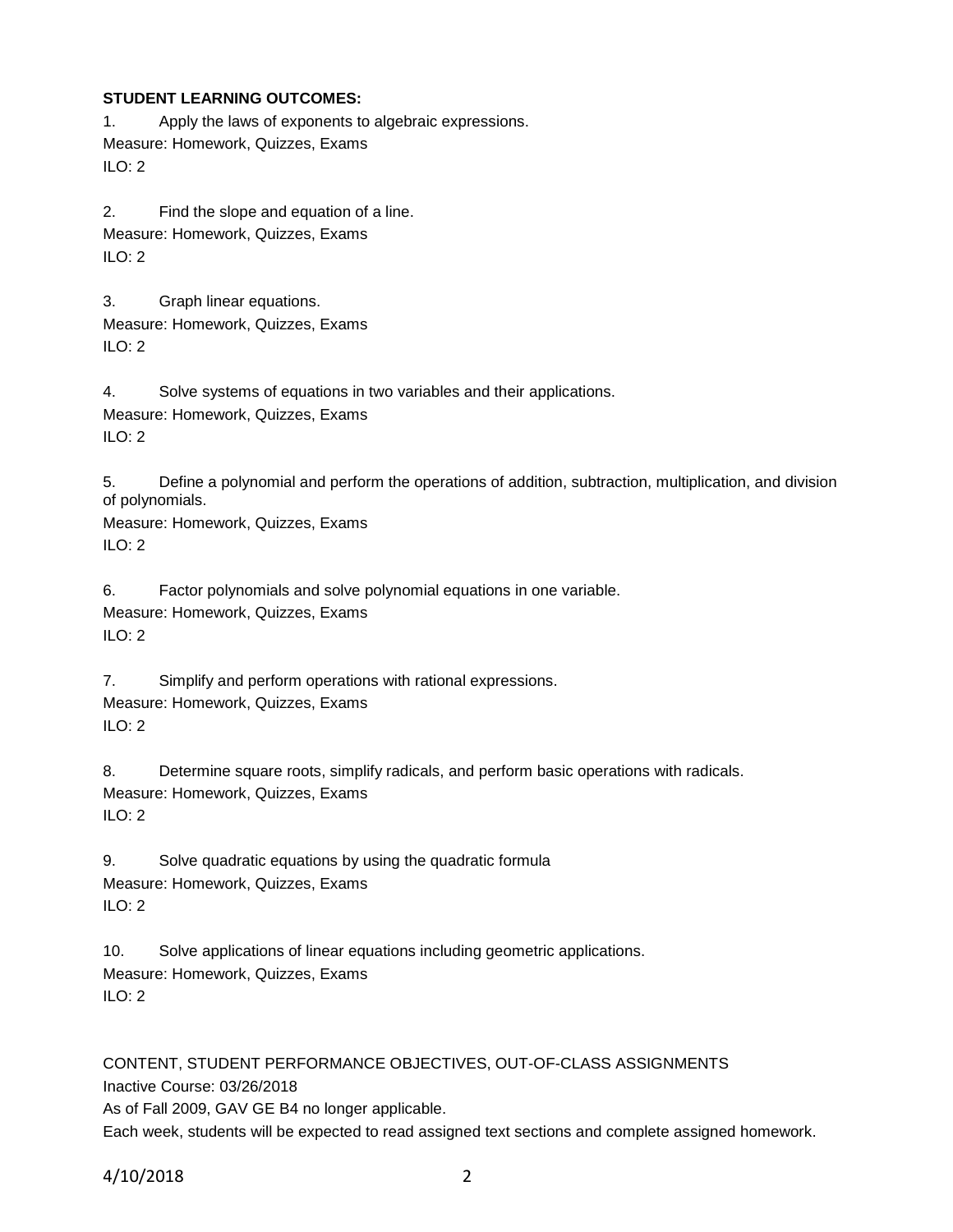## 6 Hours

The power and product rules of exponents. SPO - Utilize problem-solving strategies to solve applications. Apply the product and power rules of exponents.

## 6 Hours

Utilize the quotient rule for exponents. Write numbers in scientific notation and perform operations using a scientific calculator. Add, subtract, and multiply polynomials. SPO - Apply quotient rules for exponents. Write numbers using scientific notation. Use a calculator to perform operations with numbers in scientific notation. Add, subtract, and multiply polynomials.

## 6 Hours

Special products and dividing polynomials. Greatest common factors, factor by grouping and basic factoring of polynomials. SPO - Use special products to multiply polynomials. Divide polynomials. Factor polynomials using GCF and grouping. Factor trinomials.

## 8 Hours

Factoring trinomials, including special factoring rules. Solve quadratic equations by factoring. SPO - Factor trinomials of the form  $ax^2 +bx +c$  and solve equations of the same form by factoring.

#### 8 Hours

Solve applications using quadratic equations. Introduce the quadratic formula using equations with rational solutions. Simplify rational expressions and add, subtract, multiply, and divide them. SPO - Solve applications using quadratic equations. Utilize factoring and the quadratic formula. Simplify rational expressions involving operations.

#### 6 Hours

Evaluate roots and add, subtract, multiply, and simplify radicals. SPO - Evaluate square roots along with adding, subtracting, multiplying, and simplifying radicals.

#### 6 Hours

Dividing radicals and rationalizing the denominators with radicals. SPO - Divide radicals and rationalize denominators.

#### 6 Hours

Solve quadratic equations utilizing the quadratic formula where the solutions contain radicals. SPO - Solve quadratic equations that contain radicals.

#### 6 Hours

Solving linear equations. SPO - Use the properties of linear equations to solve them.

## 6 Hours

Graphs, linear equations in two variables, slopes and equations of a line. SPO - Read graphs and recognize and graph linear equations in two variables. Determine the slope and equation of a line.

#### 6 Hours

Solve systems of linear equations by graphing, substitution, and elimination. Applications involving linear systems. SPO -Solve systems of linear equations by graphing, substitution, and elimination.

#### 6 Hours

4/10/2018 3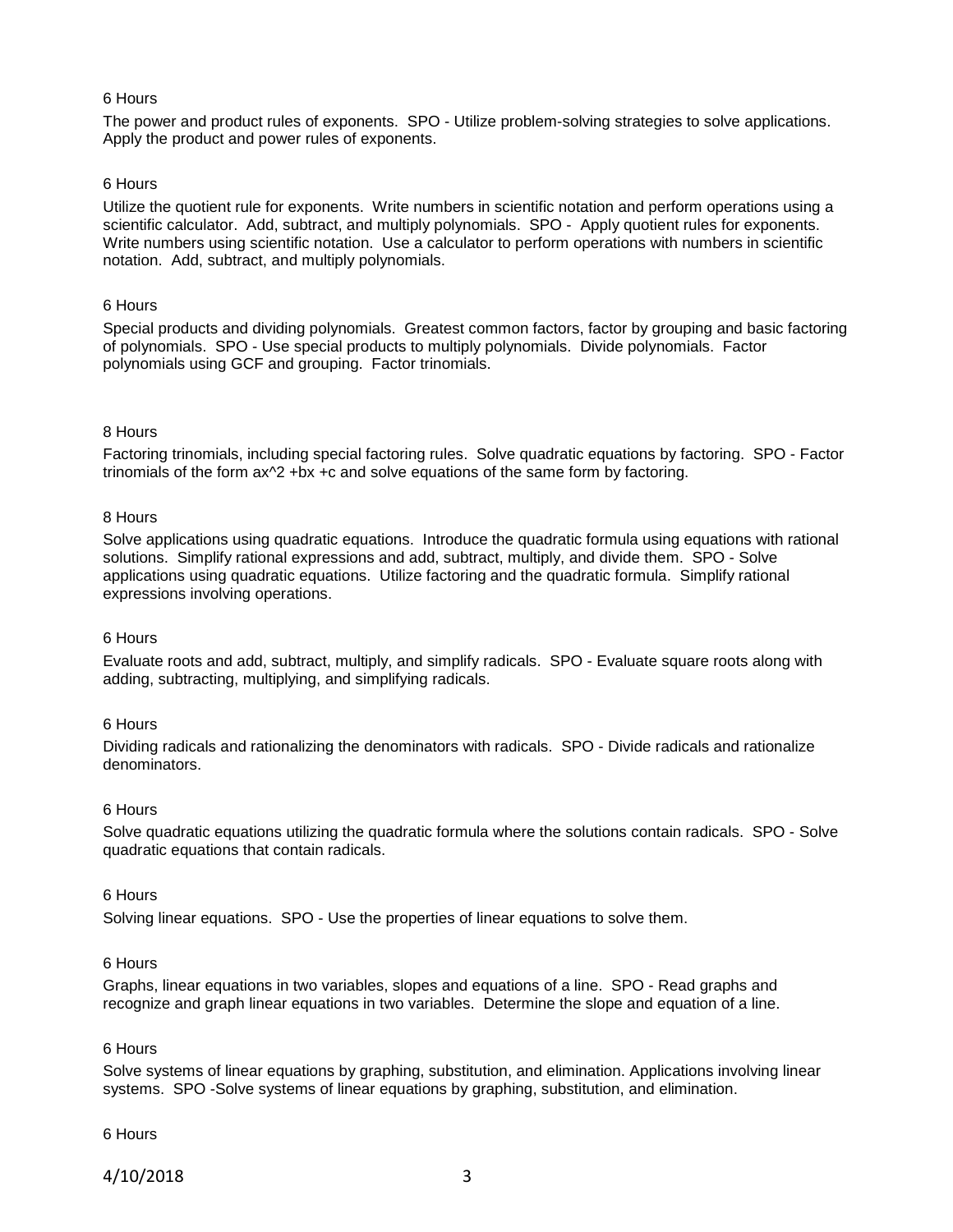Applications of linear equations and some geometric applications. SPO - Utilize problem-solving strategies to solve applications.

#### 4 Hours

Final exam, including the review topics from Math 205A.

## **METHODS OF INSTRUCTION:**

Lecture/Discussion format and extensive use of cooperative, group learning.

## **METHODS OF EVALUATION:**

CATEGORY 1 - The types of writing assignments required: Percent range of total grade: 0 % to 0 %

If this is a degree applicable course, but substantial writing assignments are not appropriate, indicate reason: Course is primarily computational Course primarily involves skill demonstration or problem solving

CATEGORY 2 -The problem-solving assignments required: Percent range of total grade: 70 % to 100 % Homework Problems **Quizzes** Exams

CATEGORY 3 -The types of skill demonstrations required: Percent range of total grade: 0 % to 0 %

CATEGORY 4 - The types of objective examinations used in the course: Percent range of total grade: 0 % to 30 %

CATEGORY 5 - Any other methods of evaluation: Percent range of total grade: 0 % to 5 %

#### **REPRESENTATIVE TEXTBOOKS:**

Required: Lial, Hornsby, and McGinnis, Elem. Algebra, 10th edition, Pearson, 2008, or other appropriate college level text.

Reading level of text: 12th gradeVerified by: Ken Wagman

## **ARTICULATION and CERTIFICATE INFORMATION**

Associate Degree: CSU GE: IGETC: CSU TRANSFER:

4/10/2018 4